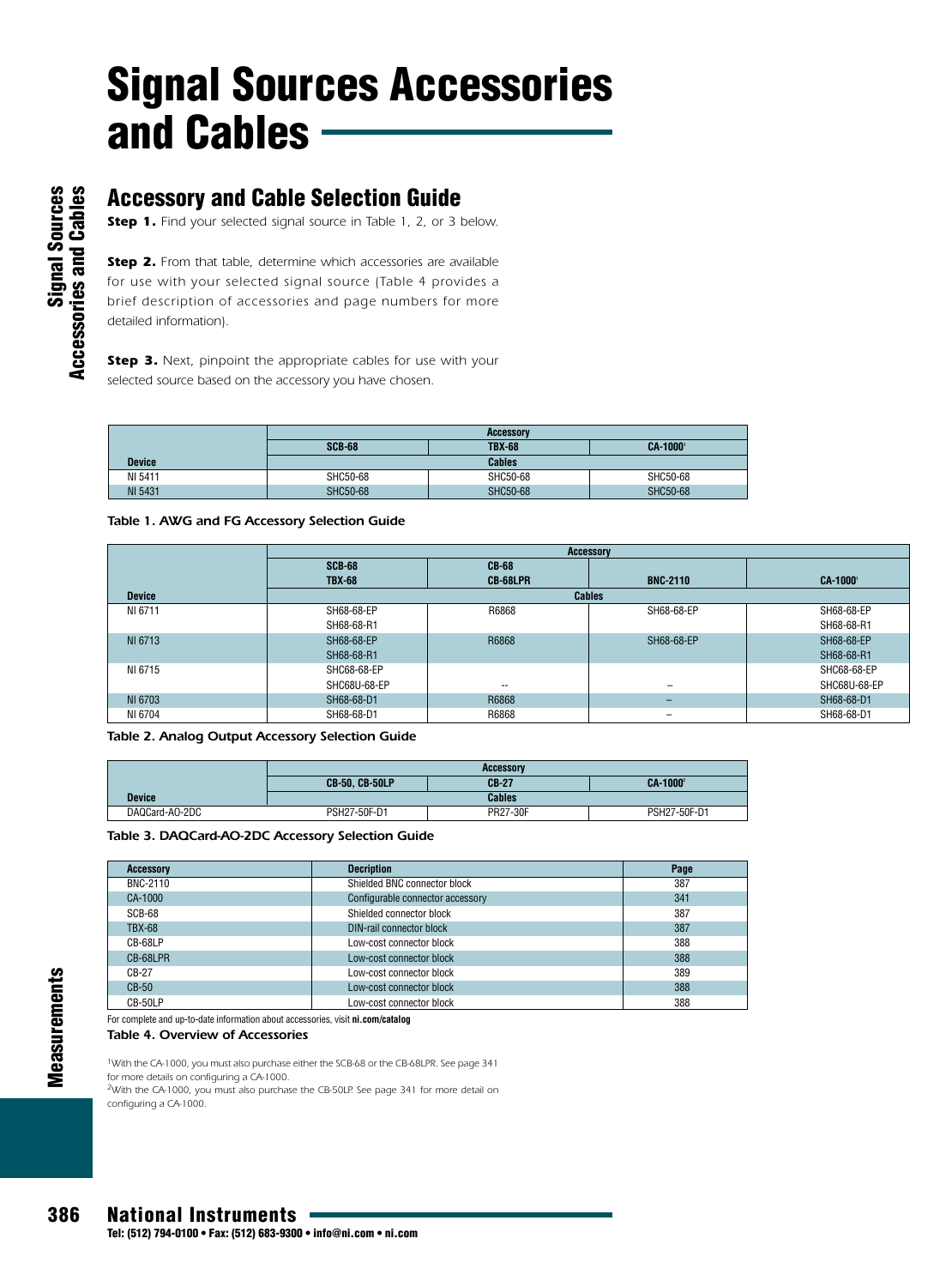### **I/O Connector Blocks**

#### **BNC-2110 Connector Block** *(see Figure 1)*

*The BNC-2110 is a shielded connector block with signal-labeled BNC connectors for easy connectivity of your analog output, digital I/O, and counter/timer signals to your simultaneous analog output device.* 

*Dimensions – 20.3 by 11.2 by 5.5 cm (8.0 by 4.4 by 2.2 in.)*

| BNC- |
|------|
|------|

#### **SCB-68 Shielded I/O Connector Blocks** *(see Figure 2)*

*The SCB-68 is a shielded I/O connector block giving you rugged, very low-noise signal termination. The SCB-68 also houses silk-screened component locations for easy addition of simple signal conditioning circuitry for your analog output channels. Dimensions – 19.5 by 15.2 by 4.5 cm (7.7 by 6.0 by 1.8 in.) SCB-68........................................................................................................776844-01*

**CA-1000 Custom Connectivity Enclosure** *(see Figure 3)*

*The CA-1000 is a configurable enclosure that gives you user-defined connectivity and flexibility through customized panelettes. Each enclosure can accommodate up to 9 panelettes. See page 341 for more information on the CA-1000. Dimensions – 30.7 by 25.4 by 4.3 cm (21.1 by 10.0 by 1.7 in.)*

#### **TBX-68 I/O Connector Block with DIN-Rail Mounting** *(see Figure 4)*

*Termination accessory with 68 screw terminals for easy connection of field output signals to 68-pin DAQ devices. Includes one 68-pin male connector for direct connection to 68-pin cables. The TBX-68 is mounted in a protective plastic base with hardware for mounting on a standard DIN rail. Dimensions – 12.50 by 10.74 cm (4.92 by 4.23 in.)*

*TBX-68........................................................................................................777141-01*



*Figure 1. BNC-2110 I/O Connector Block* 



*Figure 2. SCB-68 Shielded I/O Connector Blocks*



*Figure 3. CA-1000 Custom Connectivity Enclosure*



Measurements

*Figure 4. TBX-68 I/O Connector Block*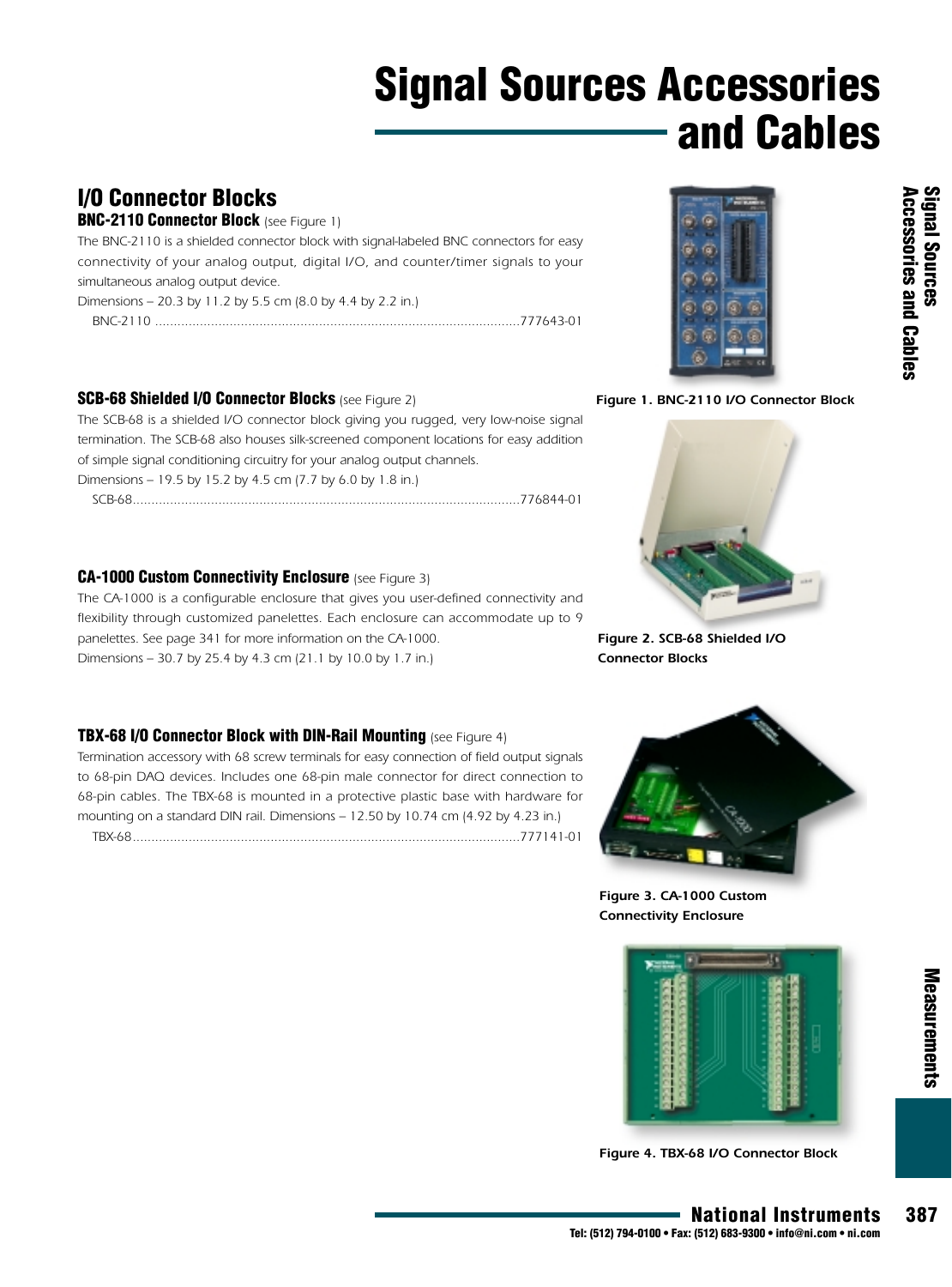

*Figure 5. CB-68LP I/O Connector Block*

*Figure 6. CB-68LPR I/O Connector Block*



*Figure 7. CB-50 I/O Connector Block*



*Figure 8. CB-50LP I/O Connector Block*

#### **CB-68LP and CB-68LPR I/O Connector Blocks** *(see Figures 5 and 6)*

*Low-cost termination accessory with 68 screw terminals for easy connection of field output signals to analog output devices. Includes one 68-pin male connector for direct connection to 68-pin cables. The connector blocks include standoffs for use on a desktop or for mounting in a custom panel. The CB-68LP has a vertical mounted 68-pin connector. The CB-68LPR has a right-angle mounted connector, and is used with the CA-1000. CB-68LP dimensions – 14.35 by 10.74 cm (5.65 by 4.23 in.)*

| CB-68LPR dimensions – 7.62 by 16.19 cm (3.00 by 6.36 in.) |  |  |  |
|-----------------------------------------------------------|--|--|--|

| L B-YZL P |  |  |  |  |
|-----------|--|--|--|--|
| CR-681 PR |  |  |  |  |

#### **CB-50 I/O Connector Block with DIN-Rail Mounting** *(see Figure 7)*

*Termination accessory with 50 screw terminals for easy connection of field output signals. Includes one 50-pin header for direct connection to 50-pin cables. The CB-50 includes a protective plastic base and hardware for mounting on either a standard DIN-rail, or flush on a wall or panel. Dimensions – 13.5 by 7.3 cm (5.3 by 2.9 in.)*

|--|--|--|--|

#### **CB-50LP I/O Connector Block** *(see Figure 8)*

*Termination board with 50 screw terminals for easy connection of field output signals. Includes one 50-pin header for direct connection to 50-pin cables. The CB-50LP includes metal standoffs for use on a desktop or for mounting on a custom panel. Dimensions – 13.26 by 7.19 cm (5.22 by 2.83 in.)*

*CB-50LP ....................................................................................................777101-01*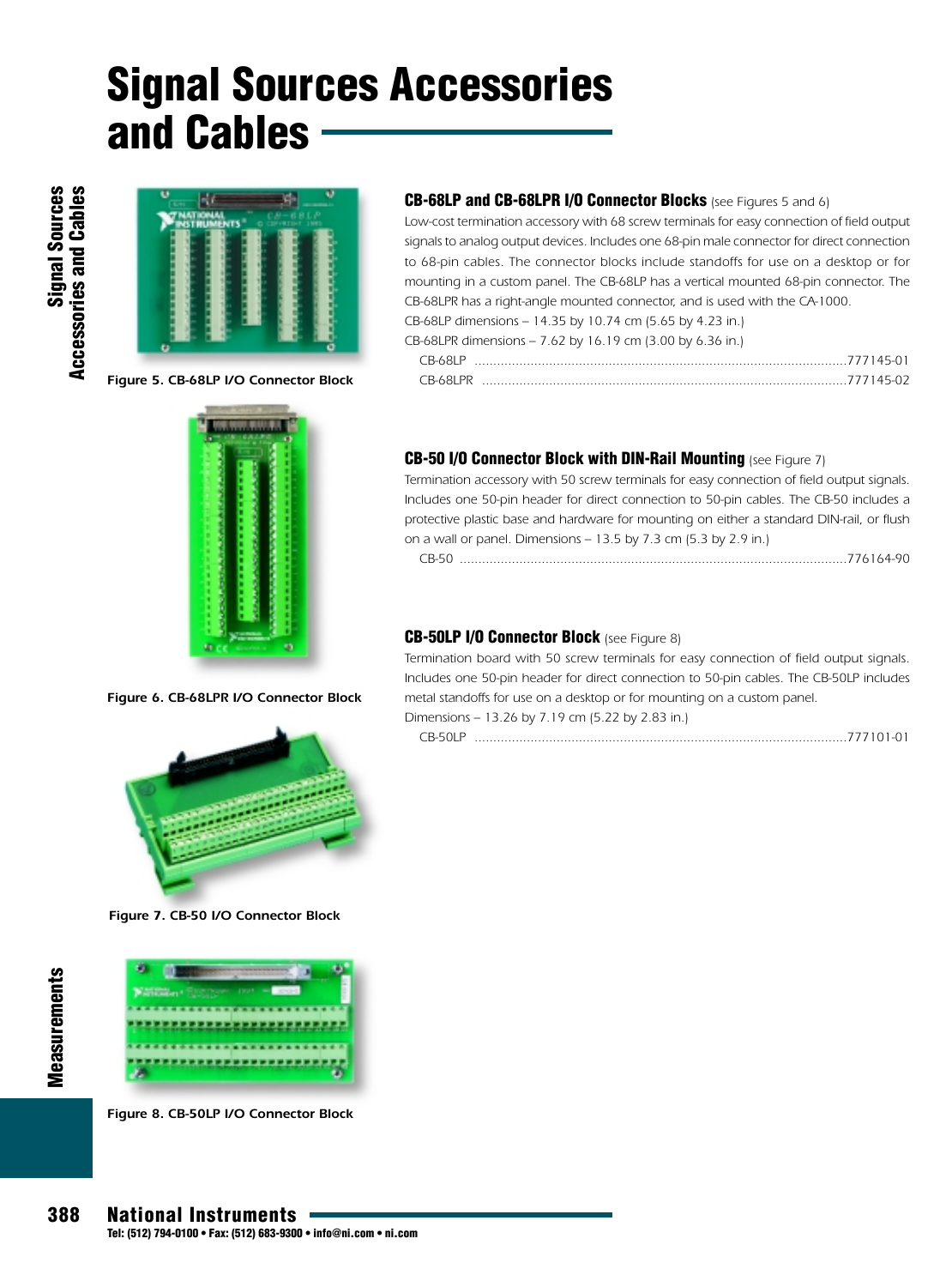#### **CB-27 I/O Connector Block** *(see Figure 9)*

*Portable connector block with 28 screw terminals for easy connection of field output signals to the DAQCard-AO-2DC. Includes one 30-pin header for direct connection to a PR27-30F orR30-30 cable. The CB-27 is housed in a protective plastic enclosure. CB-27 ........................................................................................................777100-01*

**Arbitrary Waveform and Frequency Generator Cables** 

*1 m ............................................................................................................763405-01*

*SMB male to BNC female, 50 W coaxial cable for use with the NI 5431.*

*SMB male to alligator clip for use with the NI 5401, NI 5411, and NI 5431.*



*Figure 9. CB-27 I/O Connector Block*



*1 m ............................................................................................................763388-01 Figure 10. SMB100 Cable* 

#### **SHC50-68 Cable** *(see Figure 12)*

**SMB 110 Cable** *(see Figure 10)*

**SMB300 Cable** *(see Figure 11)*

*Digital cable for connection to generic 68-pin accessories. Use the SHC50-68 to connect the NI 5411 and NI 5431 to the SCB-68 and TBX-68 connector blocks. 50 cm ......................................................................................................184748-0R5 1 m ............................................................................................................184748-01 2 m ............................................................................................................184748-02*



*Figure 11. SMB300 Cable*



*Figure 12. SHC50-68 Cable* 

**National Instruments 389**

**Measurements**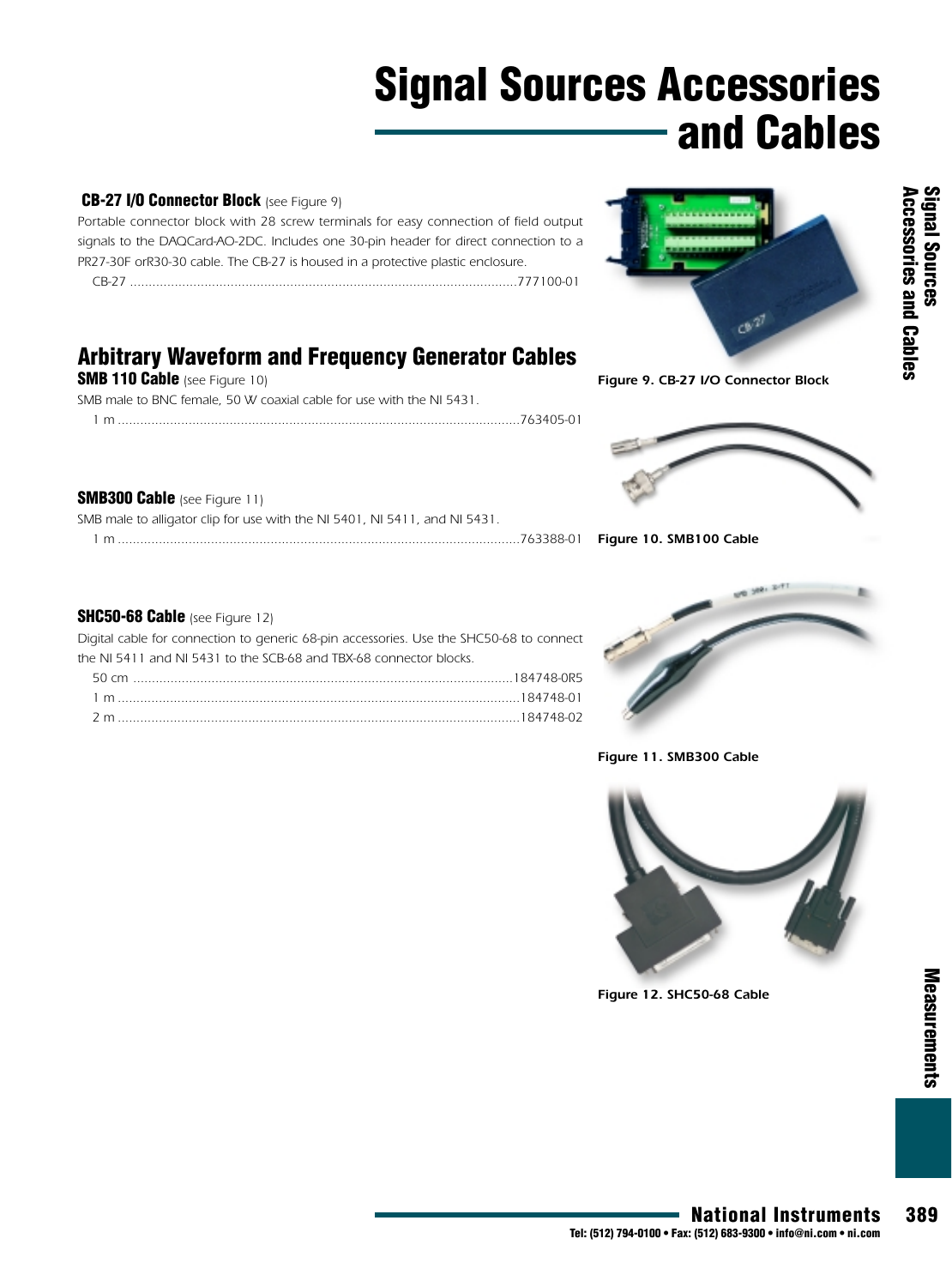

### **RTSI Bus Cables** *(see Figures 13 and 14)*

*Use RTSI cables to connect timing and synchronization signals among measurement, vision, motion, and CAN boards. For systems with long and short boards working together, use the extended RTSI cable.*

### **Shielded I/O Cables**

#### **SH68-68-EP** *(see Figure 15)*

*Shielded 68-conductor cable terminated with two 68-pin female 0.050 series D-type connectors. Features individually shielded analog twisted pairs for reduced crosstalk with high-speed devices. This cable works with all NI 671x Family devices.*

| 10171001<br>$\sim$ |  |  |
|--------------------|--|--|
|--------------------|--|--|

#### **SH68-68R1** *(see Figure 16)*

| Similar to SH6868 except one end terminates with a right-angle 68-pin female 0.050 series |
|-------------------------------------------------------------------------------------------|
| D-type connector.                                                                         |
|                                                                                           |



*Figure 14. Extended RTSI Bus Cable*

#### *Figure 15. SH68-68-EP Shielded Cable*



*Figure 16. SH68-68R1*